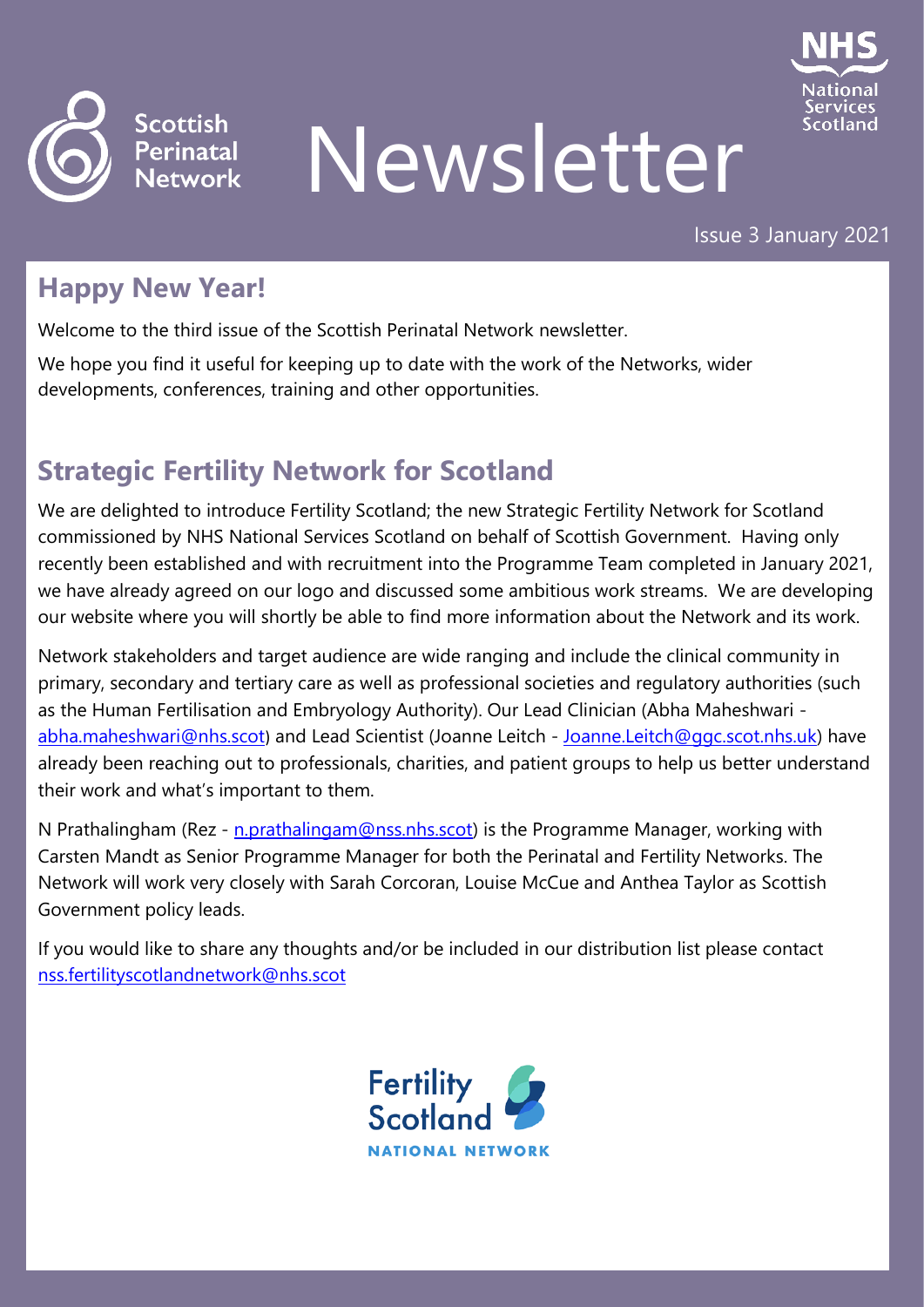# **National Strategic Networks Senior Information Manager**

We are also delighted to welcome Shruti Babre to the National Strategic Networks (NSN) Team. Shruti said, **'***I am thrilled to be joining the NSN team as a Senior Information Manager, with a mission to build strong working relationships with the network teams and our data partners and to co-create the design and ongoing delivery of a high-quality information management service within the NSN portfolio. My ambition is to work closely with the networks and our data providers to ensure key deliverables tell compelling stories visually and justify our raison d'etre, while maintaining a focus on quality improvement*.'



## **National Maternity Network Update**

#### **NHS Near Me and Home Monitoring – Updated Guidance**

We are pleased to let you know that the suite of documents supporting NHS Near Me and Home Blood Pressure Monitoring has been updated on the [Technology Supporting Maternity Care](https://www.perinatalnetwork.scot/maternity/maternitynearme/) section of the Scottish Perinatal Network website. The key changes are:

- Covid context has been removed from all documents as the technologies have demonstrated benefits beyond scope of safeguarding against the virus. This is the only change to the [Maternity Care and NHS Near Me leaflet.](https://www.perinatalnetwork.scot/wp-content/uploads/2021/01/2020-11-30-SPN-MaternityCareCovid19_A5_SR_%C6%92_NoncovidPrintreadyProof-1.pdf)
- [NHS Near Me Guidance:](https://www.perinatalnetwork.scot/wp-content/uploads/2021/01/2020-11-19-Near-Me-Maternity-Guidance-Clean-v2.1-1.pdf) Now includes learning from the Technology Enabled Care Team's Public Engagement Report and Equality Impact Assessment of September 2020.
- [Home BP and Urine Monitoring leaflet:](https://www.perinatalnetwork.scot/wp-content/uploads/2021/01/2020-11-30-SPN-Home-BloodUrine-monitoring_A5_SR_%C6%92_NoncovidPrintreadyProof.pdf) The 'high normal' BP range has been merged with the 'normal' range. A 'My normal' option has been added, where range(s) can be tailored for each woman, and a space to write or type in when they'd like women to report their results
- [Home BP and Urine Monitoring Implementation / Systems Guidance:](https://www.perinatalnetwork.scot/wp-content/uploads/2021/01/2020-11-19-HomeMonitoringStaffGuideSystems_Implementation-v2.1.pdf) An 'Expected Date of Delivery' column has been added to Appendix 2 to help Boards track devices and get them back after baby is born.
- [Home BP and Urine Monitoring Clinical Guidance:](https://www.perinatalnetwork.scot/wp-content/uploads/2021/01/2020-11-26-HomeMonitoringStaffGuidance-full-v2.2.pdf) Information about safety and accuracy has been expanded. The guidance now allows for any woman to be offered Home Monitoring, if considered clinically appropriate by her pregnancy care team and if stock of monitors allows.



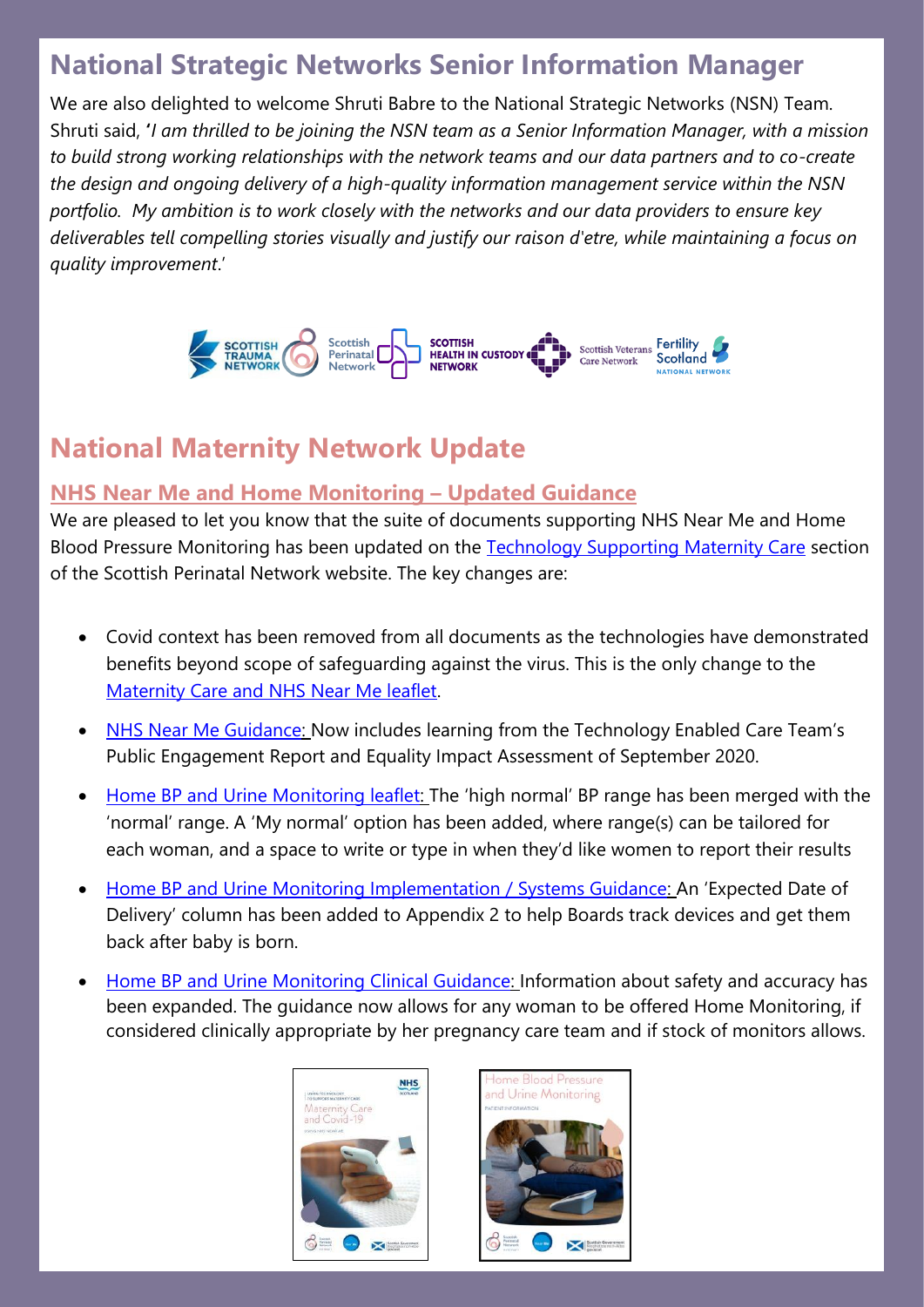The leaflets will not routinely be printed, and instead content will be added to the ['Your Antenatal](https://www.nhsinform.scot/ready-steady-baby/pregnancy/your-antenatal-care)  [Care'](https://www.nhsinform.scot/ready-steady-baby/pregnancy/your-antenatal-care) section of Ready Steady Baby on NHS Inform by the end of February. We're also exploring other options, including adding the leaflets to BadgerNet/TrakCare libraries and women's digital maternity records, developing posters with QR codes directing to the relevant web pages which women could scan at clinics and a national approach to translations.

We welcome any ideas or feedback, including if you would like to share learning about local approaches working well or which you think could have national potential.

## **Virtual Visits with Maternity Services**

The Maternity Network Team would like to thank Heads of Midwifery, Clinical Directors of Obstetrics and other colleagues who have made the time to meet with us during December and January; especially given the many competing priorities of the current situation. We've made introductions, discussed successes and challenges faced and what the Network might be able to do at national level, to relieve some local pressures. We look forward to meeting with the final few Boards in February.

Our next steps will include collating and theming what you've told us, in discussion with policy colleagues, to develop a draft work plan which we hope reflects your priorities. We still hope to visit units and chat with front-line colleagues, when restrictions allow, to hear your views on our proposed work and how you'd like to be involved.

# **National Neonatal Network Update**

## **NNN Group Meetings February 2021**

- **National Neonatal Network Consultant Forum Meeting Tuesday 16<sup>th</sup> February, 2-3.30pm**
- **Neonatal Core Data Dashboard Discussion -** Tuesday 9<sup>th</sup> February, 1.30-3.30pm
- **Saturation Screening Mtng; Pulse Ox Working Group -** Wednesday 17<sup>th</sup> February, 2.30-3.30pm
- **Covid-19 National Planning Call -** Fortnightly occurrence, Thursday 11.30am-12.30pm

## **Allied Health Professionals (AHP)**

The first meeting of the National Neonatal Network Core Steering Group took place in December where we felt it would be valuable to explore how we may incorporate effective AHP representation within the network.

One thought was to create an AHP forum and we will be in touch with more detailed plans in the coming weeks.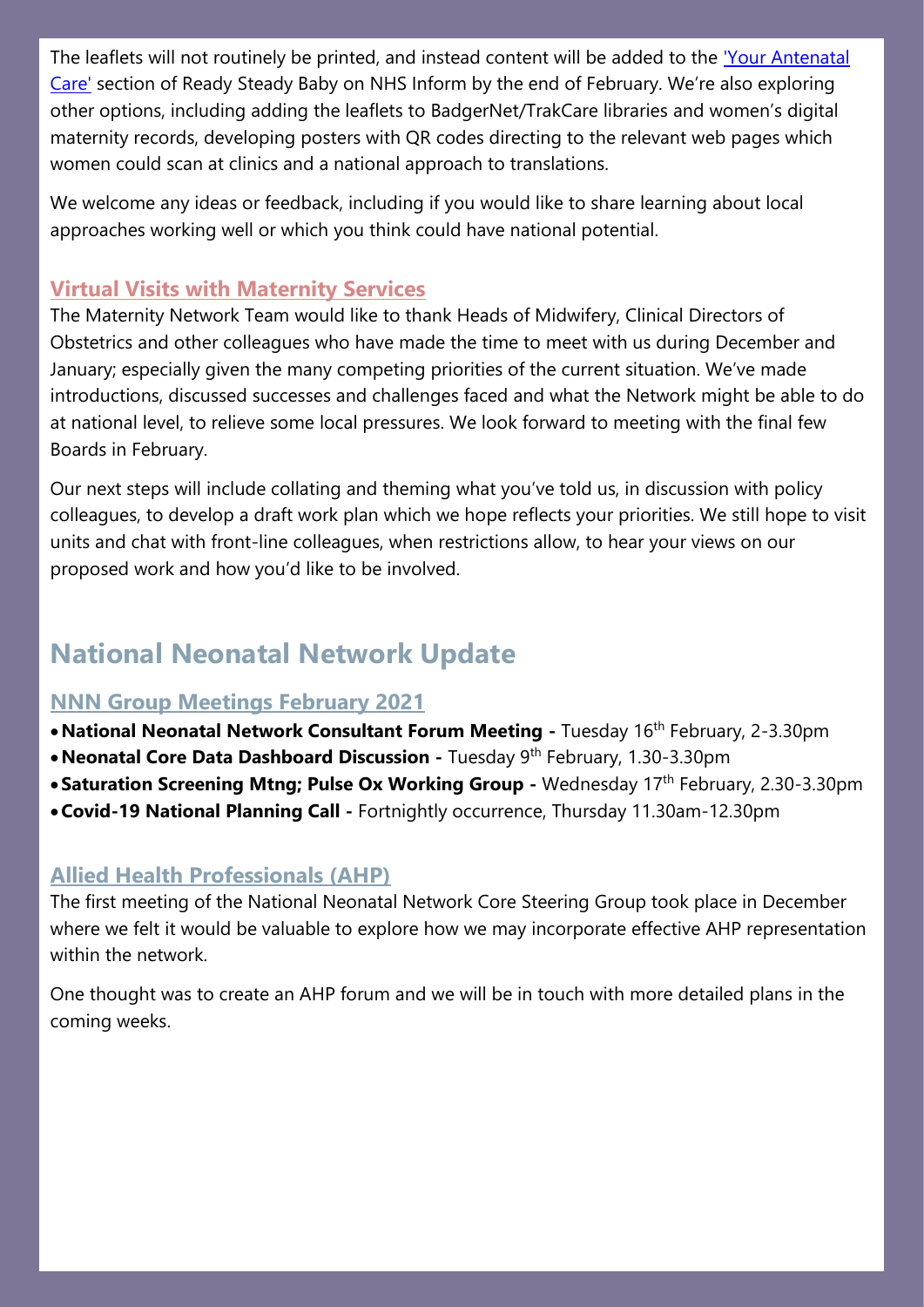## **Perinatal News**

## **The Maternity and Neonatal Data Hub for Scotland**



One recommendation of '*The Best Start – [A Five Year Forward Plan for Maternity and Neonatal](https://www.gov.scot/publications/best-start-five-year-forward-plan-maternity-neonatal-care-scotland/)  [Care in Scotland](https://www.gov.scot/publications/best-start-five-year-forward-plan-maternity-neonatal-care-scotland/)*' was to establish a **Maternity and Neonatal Data Hub**. Best Start also recommended that "…national level maternity and neonatal dashboards should be developed to facilitate benchmarking and reduce variations in care".

Over the last couple of years, we have worked on five broad tasks, and updates are provided for each below.

However, the COVID-19 pandemic has affected the Maternity and Neonatal Data Hub for Scotland, as it has everything else. Work has differed from planned activities, to allow for Public Health Scotland to meet urgent demands for surveillance data on maternity, neonatal and paediatric care. As part of our COVID-19 response, Public Health Scotland created a data dashboard showing wider [impacts of COVID-19.](https://scotland.shinyapps.io/phs-covid-wider-impact/) This includes data on many aspects of maternity care in Scotland including: breastfeeding; stillbirths, neonatal and infant deaths; antenatal booking appointments (numbers and average gestation); terminations of pregnancy (numbers and average gestation), and deliveries (gestation, mode (including C-section) and whether induced). Programme workstreams are:

#### **1. Establish a visible, managed Maternity and Neonatal Hub for Scotland**

The hub is a collaboration involving five delivery partners (Public Health Scotland, NHS Scotland Managed Clinical Networks Service, Healthcare Improvement Scotland, Scottish Government, and National Records of Scotland). We are also developing close links to UKwide audits and IT system suppliers.

#### **2. Align Maternity and Neonatal Data Collection**

We have established a Maternity and Neonatal Data Access Liaison Group for Scotland (MaNDALS). The purpose of the group is to align multiple parallel conversations involving organisations who require all-Scotland-consistent data for national purposes from clinical information systems (mainly BadgerNet). We have engaged with Clevermed, who provide the BadgerNet systems, to establish a formal service agreement.

#### **3. Review existing all-Scotland maternity data returns and establish new maternity data returns**

We have established a new routine antenatal booking data collection; data from this is published monthly on the [wider impacts dashboard](https://scotland.shinyapps.io/phs-covid-wider-impact/) mentioned above. As well as considering additional future antenatal booking data items, we are thinking about other potential modules of an Enhanced Maternity Dataset for Scotland (EMaDS). These include early pregnancy, fetal scans, immunisations, and delivery episodes. After input from our Programme Board we are currently focussing on booking and delivery episodes.

#### **4. Routine collection of a new national (all-Scotland) minimum dataset on specialist neonatal care.**

We have completed analysis of a one-off specialist neonatal care data extract received from Clevermed and have finalised a dataset for routine submission. We are discussing how this dataset can be submitted and how data should be presented. Discussions are ongoing with the National Neonatal Network on how best to support their needs.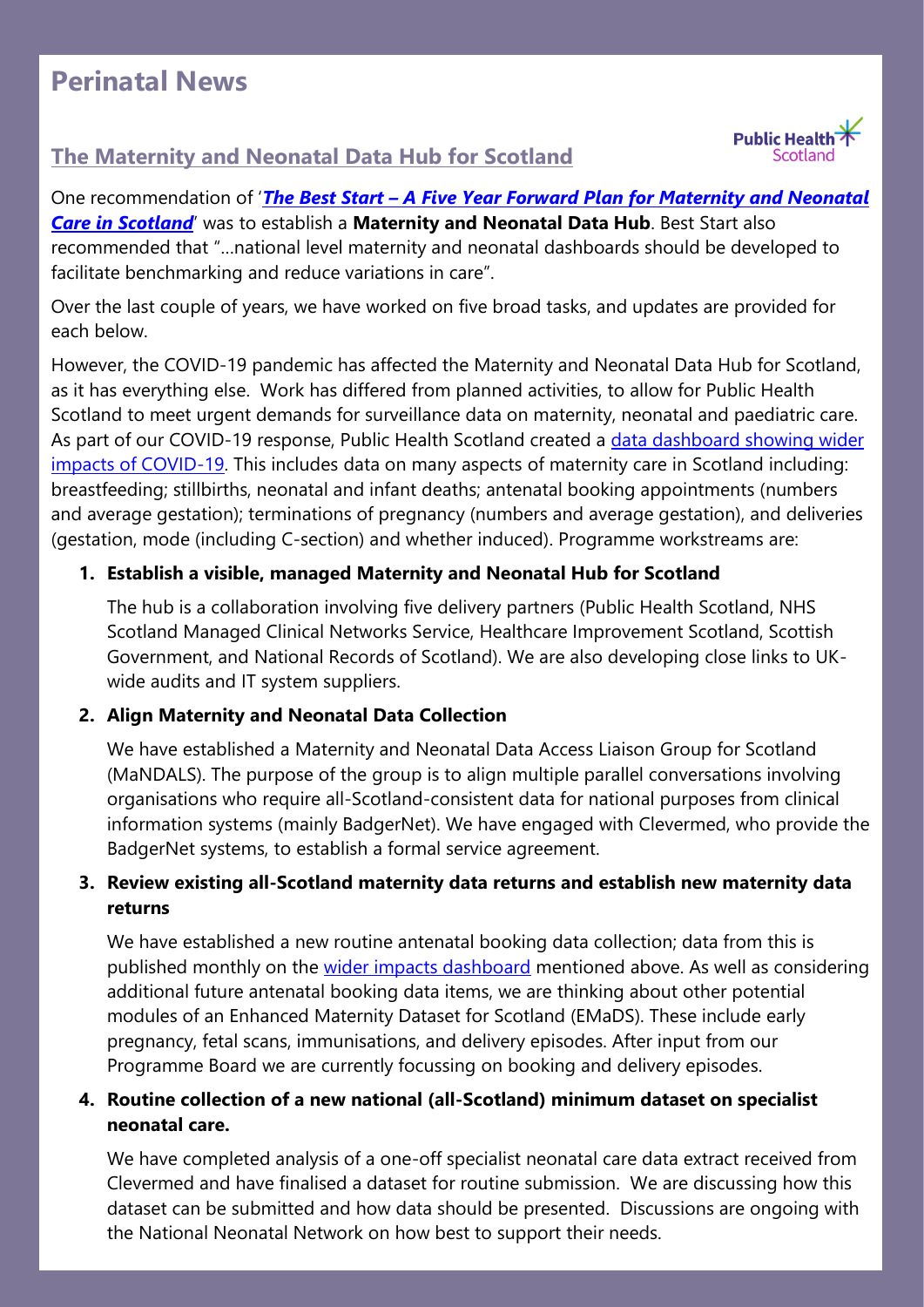#### **5. Maternity and Neonatal Dashboards for Scotland – explore new data displays and agree dashboard core**

We developed a [dashboard demonstrator](https://readymag.com/PHIDigital/MatNeoDemonstrator/) that provides links to existing data displays. To extend this, we have developed a "Topics Index". This catalogues individual maternity and neonatal measures already available, including those on the [wider impacts dashboard,](https://scotland.shinyapps.io/phs-covid-wider-impact/) [Discovery,](https://www.nssdiscovery.scot.nhs.uk/) [NMPA,](https://www.rcog.org.uk/en/guidelines-research-services/audit-quality-improvement/nmpa/) and [PHS websites.](https://beta.isdscotland.org/topics/maternity-and-births/) We are currently exploring the best approach to make the Topics Index available. We are continuing to consider IT options to make maternity core measures available on data dashboards. Members of the programme team are contributing to a group, organised by the National Neonatal Network, to explore the development of a companion neonatal dashboard core.

If you have any queries or comments, please get in touch with Laura Hayes (Project Manager) or Alastair Philp (Programme Lead) via [phs.matneodatahub@phs.scot](mailto:phs.matneodatahub@phs.scot) and we will be happy to help. Se[e https://scotland.shinyapps.io/phs-covid-wider-impact/](https://scotland.shinyapps.io/phs-covid-wider-impact/) and se[e https://readymag.com/PHIDigital/MatNeoDemonstrator/](https://readymag.com/PHIDigital/MatNeoDemonstrator/)

## **COVID-19 Information Leaflets**



The Scottish Government has updated the [Information for](https://www.perinatalnetwork.scot/wp-content/uploads/2021/01/542654_SCT0620748574-003_COVID-information-for-pregnant-women_p6.pdf)  [Pregnant Women](https://www.perinatalnetwork.scot/wp-content/uploads/2021/01/542654_SCT0620748574-003_COVID-information-for-pregnant-women_p6.pdf) and [Parent Information for New Born](https://www.perinatalnetwork.scot/wp-content/uploads/2021/01/553602_SCT0620748774-002_COVID-Parent-information-for-newborns-Updated-Artwork_p5.pdf)  **[Babies](https://www.perinatalnetwork.scot/wp-content/uploads/2021/01/553602_SCT0620748774-002_COVID-Parent-information-for-newborns-Updated-Artwork_p5.pdf)** leaflets. They contain lots of useful information, frequently asked questions and updated guidance on vaccination for pregnant and breastfeeding women.

## **NHS Near Me Webinars**

The NHS Near Me team is holding four regional webinars in January and February 2021. These will offer regional examples and speakers of how Near Me is being used by GPs and primary care staff. The January webinars have now past but for more information on the February webinars, click [here.](https://tec.scot/)



For webinars specific to maternity services, please watch or re-watch the [Technology Shaping the Future of Maternity Care \(NHS Near Me\)](https://www.youtube.com/watch?time_continue=2&v=Rwc6xLmprBw&feature=emb_logo) and [Home](https://www.youtube.com/watch?time_continue=60&v=uwS14pOGrP0&feature=emb_logo)  [Monitoring Learning from Implementation](https://www.youtube.com/watch?time_continue=60&v=uwS14pOGrP0&feature=emb_logo) webinars which were hosted live by HIS colleagues in May / June 2020 and are still relevant for our current situation. Other resources shared by Boards 'Learning from Implementation' can also be found on the [Scottish Perinatal Network](https://www.perinatalnetwork.scot/maternity/maternitynearme/) website.

# **Baby Sleep Info Source (BASIS)**



BASIS online training packages are free for NHS staff in Scotland. Find out more about these packages [here.](https://www.basisonline.org.uk/hcp-infant-sleep-training-workshops/) The courses get booked up very quickly so if you would like to be added to their mailing list and receive alerts for future training sessions, opt-in for communications: [here.](https://www.dur.ac.uk/disc/optin/)

## **Maternal Medicine Symposium**

The Royal College of Physicians of Edinburgh is holding a Maternal Medicine Symposium on 28<sup>th</sup> April 2021. Find further information and book your place [here.](http://events.rcpe.ac.uk/maternal-medicine-1)